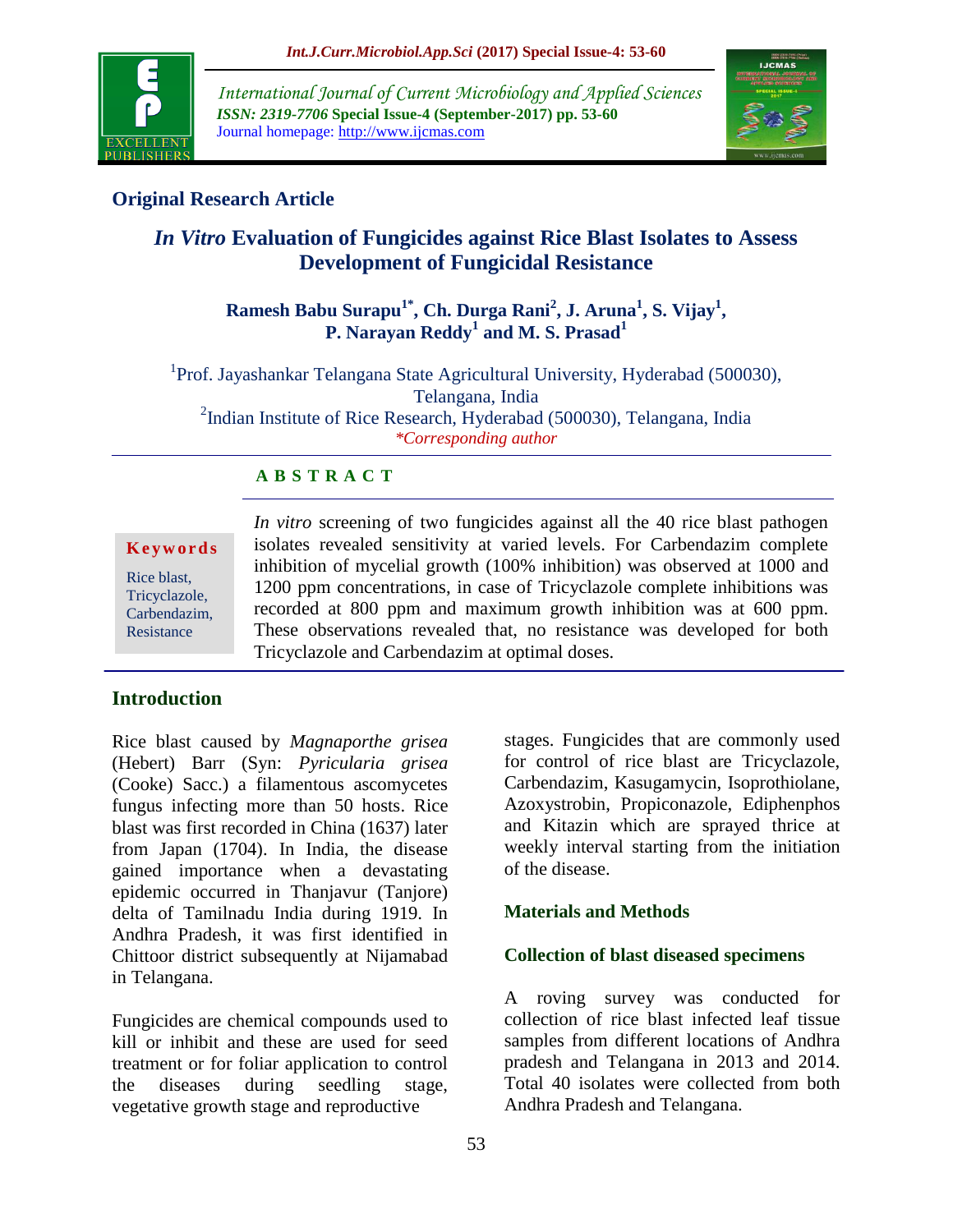#### **Isolation of Pyricularia oryzae isolates**

The fungus was isolated by tissue segmentation method (Bonman *et.al*. 1987). Blast infected leaf tissues stored in refrigerator were cut in to small bits. These bits were washed in sterilized distilled water twice, surface sterilized in 0.1% mercuric chloride for 30 seconds, rinsed three times in sterilized water and allowed for sporulation on sterilized glass slides by incubating in a moist chamber at  $25\degree$ C for 48 h. Well sporulated lesions were placed in double – distilled water in the test tubes and vortexed for 1 min. About 1 ml of spore suspension was added to sterilized plates and 2% agar was added. Single spores were located and picked up microscopically and transferred to fresh sterilized Petri plates containing OMA medium. The petri plates were incubated at  $28<sup>0</sup>C$  for 7 days and the fungus was identified following mycological description given by Ou (1985).

### **Evaluation of fungicides against P. oryzae In Vitro to assess fungicidal resistance**

Two fungicides (Tricyclazole & Carbendazim) were evaluated against *M. grisea* isolates by poisoned food technique (Grover and Moore, 1962) at four different concentrations to assess fungicidal resistance. The recommended doses for Tricyclazole were at 200, 400, 600 and 800 ppm while for Carbendazim at 600, 800, 1000 and 1200 ppm. The required quantities of fungicides were weighed and mixed in the oat meal agar medium by thorough shaking for uniform mixing of the fungicide before pouring into Petri dishes so as to get the desired concentration of active ingredient of each fungicide separately. Twenty ml of amended medium was poured in 90 mm sterilized Petri dishes and allowed to solidify. Mycelial discs of 5 mm diameter from 10 day old culture was placed at the

center of the Petri plate and then incubated at  $28^0C$  for 15 days. Control was maintained without fungicide. Three replications were maintained for each treatment. Per cent inhibition of mycelial growth was calculated using the formula.

 $I = (C-T/C) \times 100$ 

Where,

 $I = Per$  cent inhibition of mycelial growth

 $C =$  Colony diameter in control (cm)

 $T =$  Colony diameter in treatment (cm)

### **Results and Discussions**

The sensitivity of 40 *P. oryzae* isolates was tested against two commonly used fungicides Viz., Tricyclazole and Carbendazim by poisoned food technique at four different concentrations. All the fungicides evaluated showed significant decrease in the growth of *P. oryzae* under *in vitro* conditions compared to control.

The radial growth of all the 40 pathogenic isolates was completely inhibited at 1000 and 1200 ppm concentrations of Carbendazim. While in 800 ppm, complete inhibition was observed in Nalgonda, Palem, Nizamabad, Nandyal and Aler. At 800 ppm, the inhibition of *P. oryzae* isolates ranged from 86.29 (Vijayawada) to 94.81% (Nellore). The differences were observed in IIRR, Bapatla, Veeravasaram, Karempudi, Madira, Podur and Palakollu were nonsignificant. Carbendazim 600 ppm concentration showed reduction in growth of all the *P. oryzae* isolates which varied from 78.14 (Vijayawada) to 92.22% (Tuni). The differences observed on inhibition of growth among the 40 isolates of *P. oryzae* were non-significant at 600 ppm (Table-1).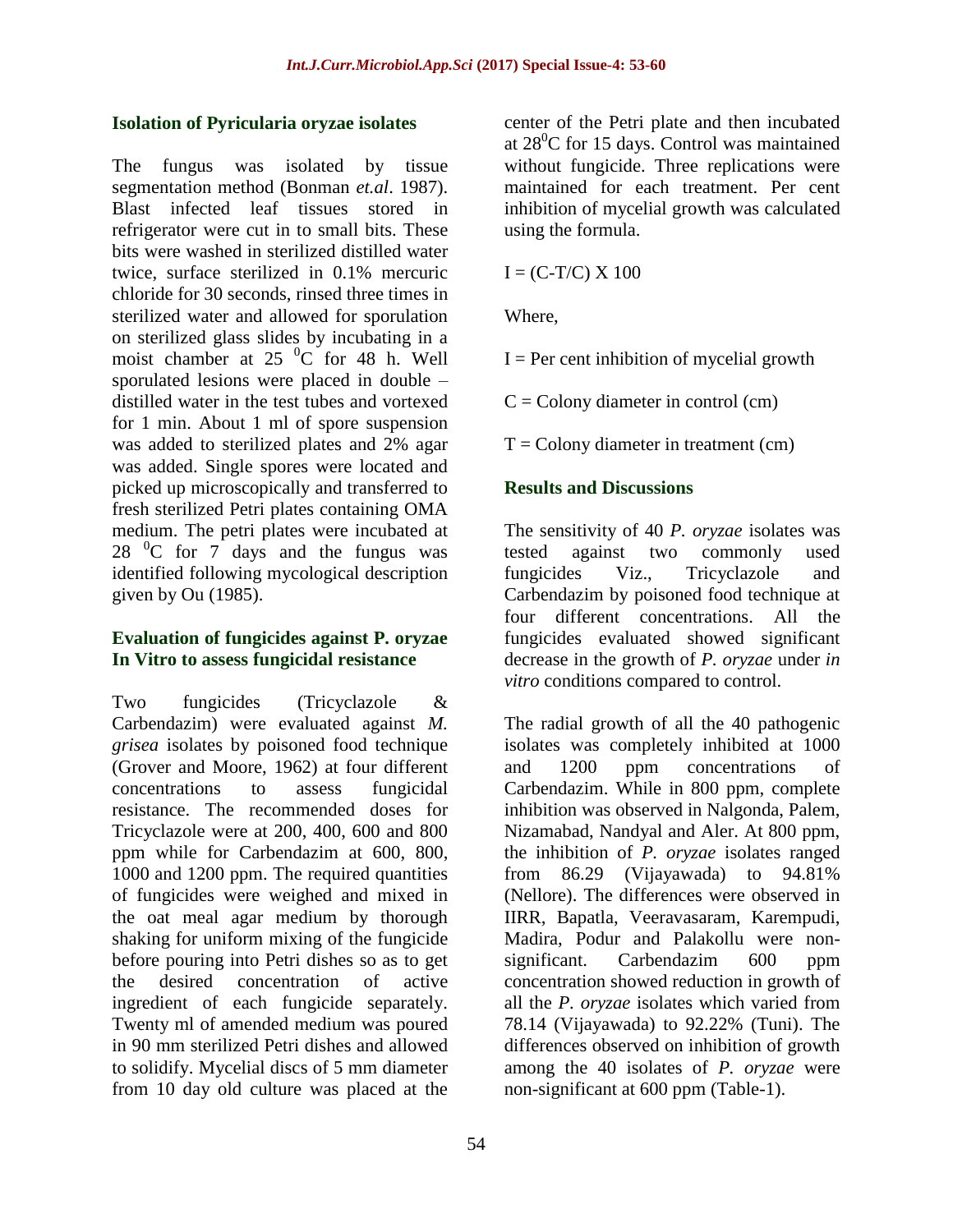*Int.J.Curr.Microbiol.App.Sci* **(2017) Special Issue-4: 53-60**

**Fig.1** *In vitro* evaluation of commonly used fungicides against *P. oryzae* isolates













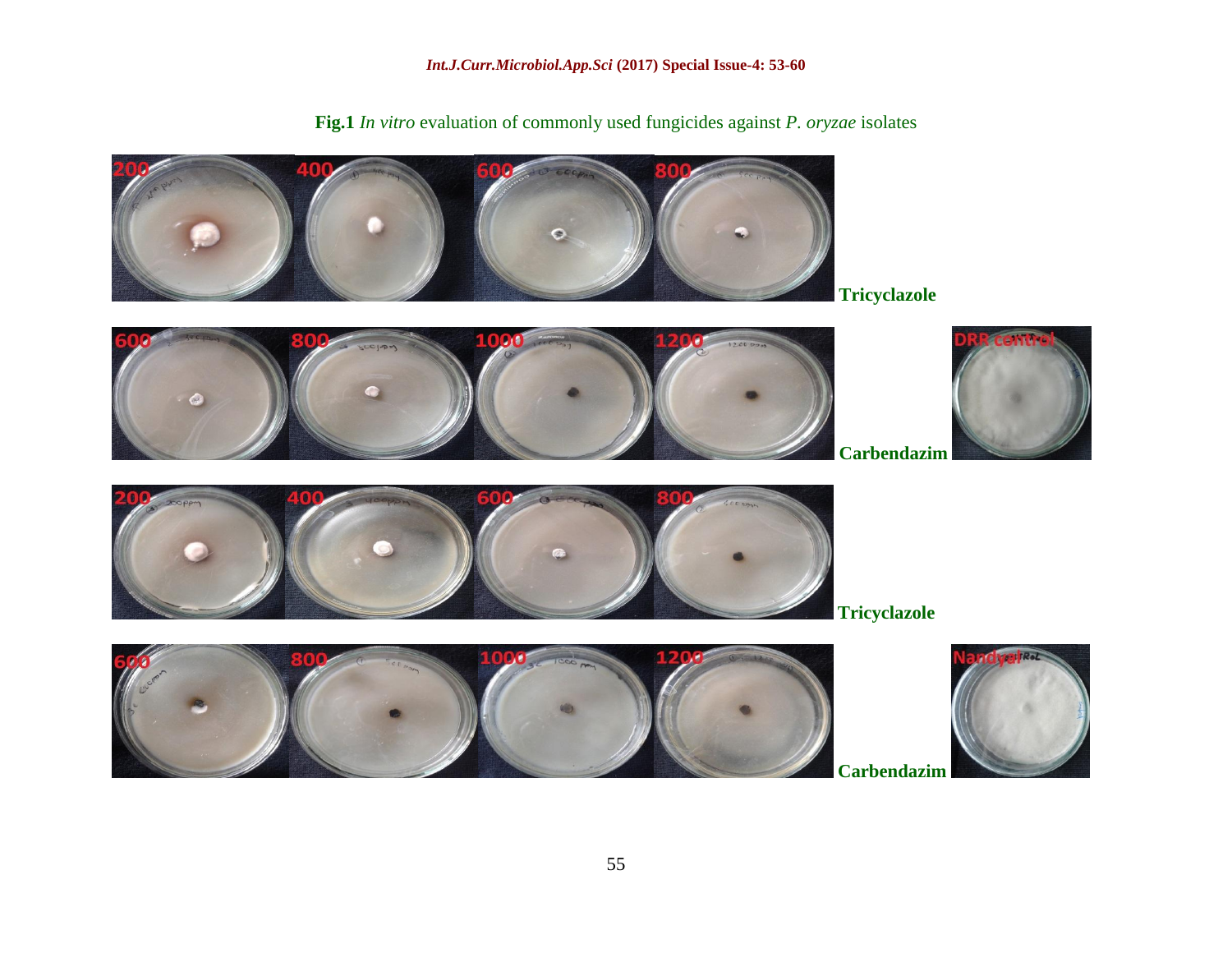#### *Int.J.Curr.Microbiol.App.Sci* **(2017) Special Issue-4: 53-60**

**Fig.2** *In vitro* evaluation of fungicides (Tricyclazole)



**Fig.3** *In vitro* evaluation of fungicides (Carbendazim)

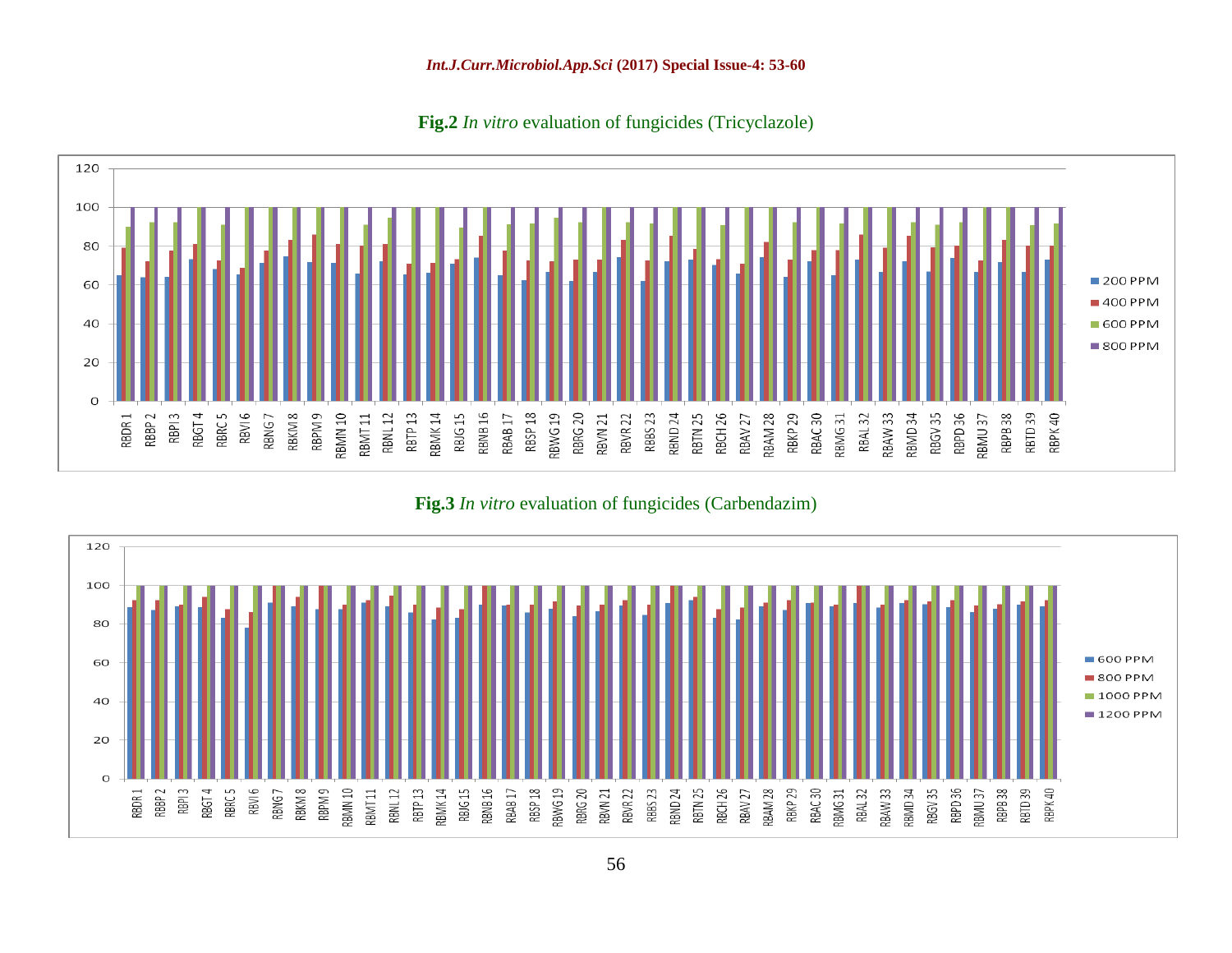| Table.1 Sensitivity of P. oryzae rice blast isolates collected from different rice growing areas of Telangana and Andhra Pradesh |
|----------------------------------------------------------------------------------------------------------------------------------|
| against the commonly used fungicides under <i>in vitro</i> conditions                                                            |

| S.no           | <b>Isolates</b> | <b>Tricyclazole concentrations (ppm)</b> |         |         | Carbendazim concentrations (ppm) |         |         |         |         |
|----------------|-----------------|------------------------------------------|---------|---------|----------------------------------|---------|---------|---------|---------|
|                |                 | 200                                      | 400     | 600     | 800                              | 600     | 800     | 1000    | 1200    |
| $\mathbf{1}$   | <b>IIRR</b>     | 64.810                                   | 79.253  | 90.000  | 100.00                           | 88.880  | 92.22   | 100.00  | 100.00  |
|                |                 | (53.59)                                  | (62.88) | (71.53) | (90.00)                          | (70.49) | (73.77) | (90.00) | (90.00) |
| $\overline{2}$ | Bapatla         | 64.07                                    | 72.22   | 92.22   | 100.00                           | 87.40   | 92.22   | 100.00  | 100.00  |
|                |                 | (53.15)                                  | (58.16) | (73.77) | (90.00)                          | (69.19) | (73.80) | (90.00) | (90.00) |
| 3              | Piduguralla     | 64.44                                    | 77.77   | 92.22   | 100.00                           | 89.25   | 90      | 100.00  | 100.00  |
|                |                 | (53.37)                                  | (61.84) | (73.77) | (90.00)                          | (70.84) | (71.53) | (90.00) | (90.00) |
| $\overline{4}$ | Guntur          | 73.33                                    | 81.11   | 100.00  | 100.00                           | 88.88   | 94.07   | 100.00  | 100.00  |
|                |                 | (58.89)                                  | (64.23) | (90.00) | (90.00)                          | (70.49) | (78.41) | (90.00) | (90.00) |
| 5              | Rentachintala   | 68.14                                    | 72.59   | 91.11   | 100.00                           | 83.33   | 87.77   | 100.00  | 100.00  |
|                |                 | (55.61)                                  | (58.41) | (72.68) | (90.00)                          | (65.87) | (69.50) | (90.00) | (90.00) |
| 6              | Vijayawada      | 65.55                                    | 68.89   | 100.00  | 100.00                           | 78.14   | 86.29   | 100.00  | 100.00  |
|                |                 | (54.03)                                  | (56.08) | (90.00) | (90.00)                          | (62.10) | (68.25) | (90.00) | (90.00) |
| $\overline{7}$ | Nalgonda        | 71.480                                   | 77.770  | 100.00  | 100.00                           | 91.106  | 100.00  | 100.00  | 100.00  |
|                |                 | (57.70)                                  | (61.84) | (90.00) | (90.00)                          | (72.68) | (90.00) | (90.00) | (90.00) |
| 8              | Khammam         | 74.81                                    | 83.33   | 100.00  | 100.00                           | 89.25   | 94.07   | 100.00  | 100.00  |
|                |                 | (59.85)                                  | (65.87) | (90.00) | (90.00)                          | (70.84) | (78.41) | (90.00) | (90.00) |
| 9              | Palem           | 71.85                                    | 85.92   | 100.00  | 100.00                           | 87.77   | 100.00  | 100.00  | 100.00  |
|                |                 | (57.93)                                  | (67.93) | (90.00) | (90.00)                          | (69.50) | (90.00) | (90.00) | (90.00) |
| 10             | Mahanandi       | 71.48                                    | 81.11   | 100.00  | 100.00                           | 87.77   | 90.00   | 100.00  | 100.00  |
|                |                 | (57.69)                                  | (64.28) | (90.00) | (90.00)                          | (69.53) | (71.53) | (90.00) | (90.00) |
| 11             | Marteru         | 65.92                                    | 80.37   | 91.11   | 100.00                           | 91.11   | 92.22   | 100.00  | 100.00  |
|                |                 | (54.26)                                  | (63.68) | (72.62) | (90.00)                          | (72.69) | (73.77) | (90.00) | (90.00) |
| 12             | Nellore         | 72.22                                    | 81.11   | 94.81   | 100.00                           | 89.25   | 94.81   | 100.00  | 100.00  |
|                |                 | (58.16)                                  | (64.23) | (79.18) | (90.00)                          | (70.84) | (79.18) | (90.00) | (90.00) |
| 13             | Tirupathi       | 65.55                                    | 70.74   | 100.00  | 100.00                           | 85.92   | 89.99   | 100.00  | 100.00  |
|                |                 | (54.03)                                  | (57.24) | (90.00) | (90.00)                          | (67.93) | (71.58) | (90.00) | (90.00) |
| 14             | Patancheru      | 66.29                                    | 71.48   | 100.00  | 100.00                           | 82.59   | 88.51   | 100.00  | 100.00  |
|                |                 | (54.48)                                  | (57.70) | (90.00) | (90.00)                          | (65.32) | (70.16) | (90.00) | (90.00) |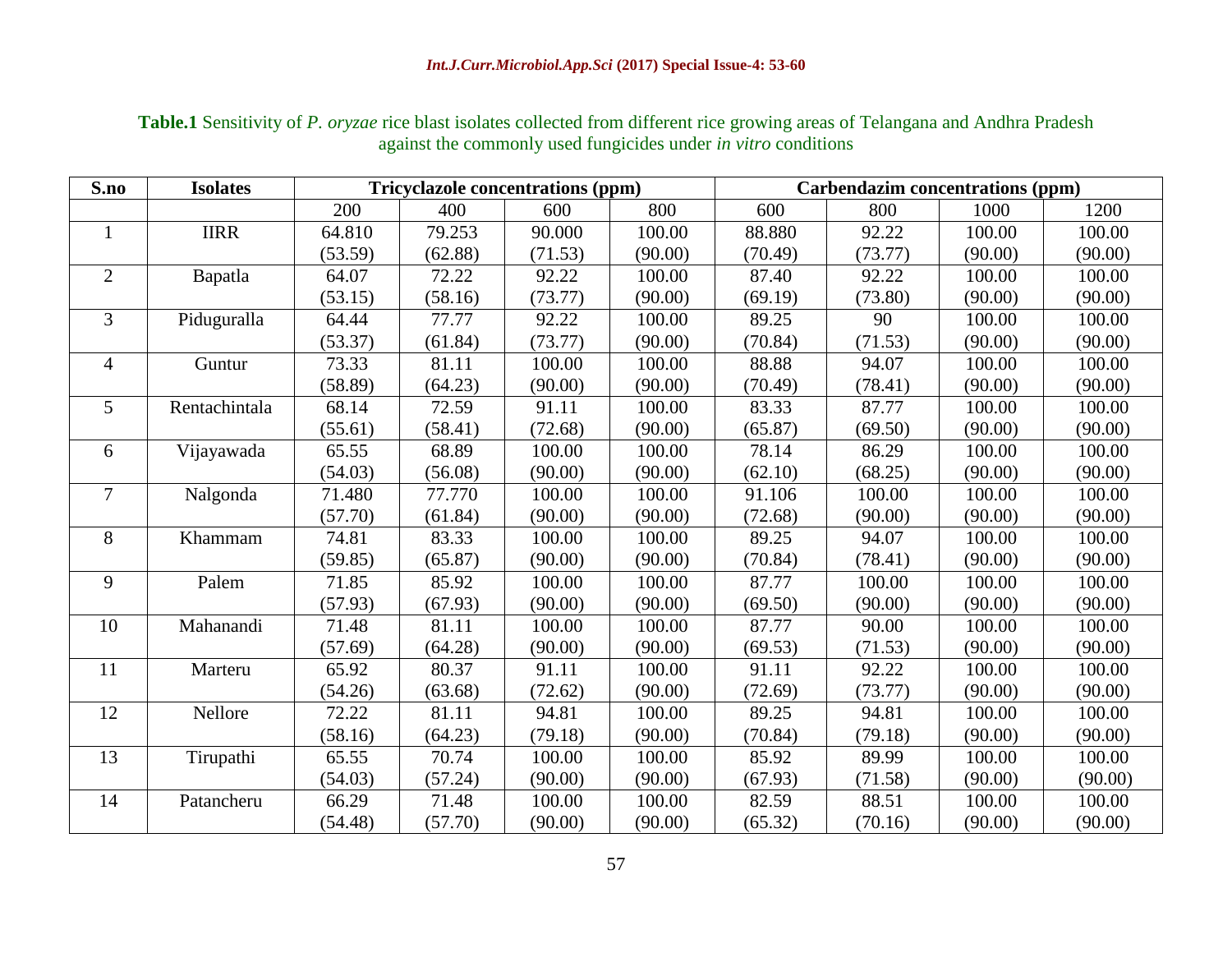| 15              | Jagityal         | 70.74   | 73.33   | 89.62   | 100.00  | 83.33   | 87.77   | 100.00  | 100.00              |
|-----------------|------------------|---------|---------|---------|---------|---------|---------|---------|---------------------|
|                 |                  | (57.23) | (58.88) | (71.20) | (90.00) | (65.87) | (69.50) | (90.00) | (90.00)             |
| 16              | Nizamabad        | 74.07   | 85.55   | 100.00  | 100.00  | 90      | 100.00  | 100.00  | 100.00              |
|                 |                  | (59.36) | (67.63) | (90.00) | (90.00) | (71.53) | (90.00) | (90.00) | (90.00)             |
| 17              | Adilabad         | 64.81   | 77.77   | 91.48   | 100.00  | 89.63   | 90      | 100.00  | 100.00              |
|                 |                  | (53.59) | (61.84) | (73.00) | (90.00) | (71.18) | (71.53) | (90.00) | (90.00)             |
| 18              | <b>S.M Puram</b> | 62.59   | 72.59   | 91.85   | 100.00  | 85.92   | 90.00   | 100.00  | 100.00              |
|                 |                  | (52.27) | (58.40) | (73.39) | (90.00) | (68.12) | (71.53) | (90.00) | (90.00)             |
| 19              | Warangal         | 66.66   | 72.22   | 94.81   | 100.00  | 88.14   | 91.85   | 100.00  | 100.00              |
|                 |                  | (54.71) | (58.16) | (79.18) | (90.00) | (69.84) | (73.39) | (90.00) | (90.00)             |
| 20              | Ragolu           | 61.85   | 72.96   | 92.22   | 100.00  | 84.07   | 89.63   | 100.00  | 100.00              |
|                 |                  | (51.83) | (58.64) | (73.77) | (90.00) | (66.46) | (71.18) | (90.00) | (90.00)             |
| 21              | Vizianagaram     | 66.66   | 72.96   | 100.00  | 100.00  | 86.66   | 90      | 100.00  | 100.00              |
|                 |                  | (54.71) | (58.64) | (90.00) | (90.00) | (68.55) | (71.53) | (90.00) | (90.00)             |
| 22              | Veeranasaram     | 74.44   | 83.33   | 92.22   | 100.00  | 89.63   | 92.22   | 100.00  | 100.00              |
|                 |                  | (59.60) | (65.87) | (73.77) | (90.00) | (71.18) | (73.77) | (90.00) | (90.00)             |
| 23              | <b>Basara</b>    | 61.85   | 72.59   | 91.85   | 100.00  | 84.81   | 90      | 100.00  | 100.00              |
|                 |                  | (51.83) | (58.40) | (73.39) | (90.00) | (67.04) | (71.53) | (90.00) | (90.00)             |
| 24              | Nadyal           | 72.22   | 85.55   | 100.00  | 100.00  | 90.74   | 100.00  | 100.00  | 100.00              |
|                 |                  | (58.16) | (67.63) | (90.00) | (90.00) | (72.28) | (90.00) | (90.00) | (90.00)             |
| 25              | Tuni             | 72.96   | 78.51   | 100.00  | 100.00  | 92.22   | 94.07   | 100.00  | 100.00              |
|                 |                  | (58.64) | (62.35) | (90.00) | (90.00) | (73.77) | (78.41) | (90.00) | (90.00)             |
| 26              | Chirala          | 70.37   | 73.33   | 90.74   | 100.00  | 83.33   | 87.77   | 100.00  | 100.00              |
|                 |                  | (56.99) | (58.88) | (72.29) | (90.00) | (65.87) | (69.50) | (90.00) | (90.00)             |
| 27              | Adivi            | 65.92   | 70.74   | 100.00  | 100.00  | 82.59   | 88.51   | 100.00  | $\overline{100.00}$ |
|                 |                  | (54.26) | (57.23) | (90.00) | (90.00) | (65.32) | (70.16) | (90.00) | (90.00)             |
| 28              | Amaravati        | 74.44   | 82.22   | 100.00  | 100.00  | 89.25   | 91.11   | 100.00  | 100.00              |
|                 |                  | (59.61) | (65.05) | (90.00) | (90.00) | (70.84) | (72.62) | (90.00) | (90.00)             |
| 29              | Karempudi        | 64.44   | 72.96   | 92.22   | 100.00  | 87.4    | 92.22   | 100.00  | 100.00              |
|                 |                  | (53.37) | (58.64) | (73.77) | (90.00) | (69.19) | (73.80) | (90.00) | (90.00)             |
| $\overline{30}$ | Atchempet        | 72.22   | 78.14   | 100.00  | 100.00  | 90.74   | 91.11   | 100.00  | 100.00              |
|                 |                  | (58.17) | (62.10) | (90.00) | (90.00) | (72.26) | (72.68) | (90.00) | (90.00)             |
| 31              | Mangalagiri      | 64.81   | 78.14   | 91.85   | 100.00  | 89.25   | 90      | 100.00  | 100.00              |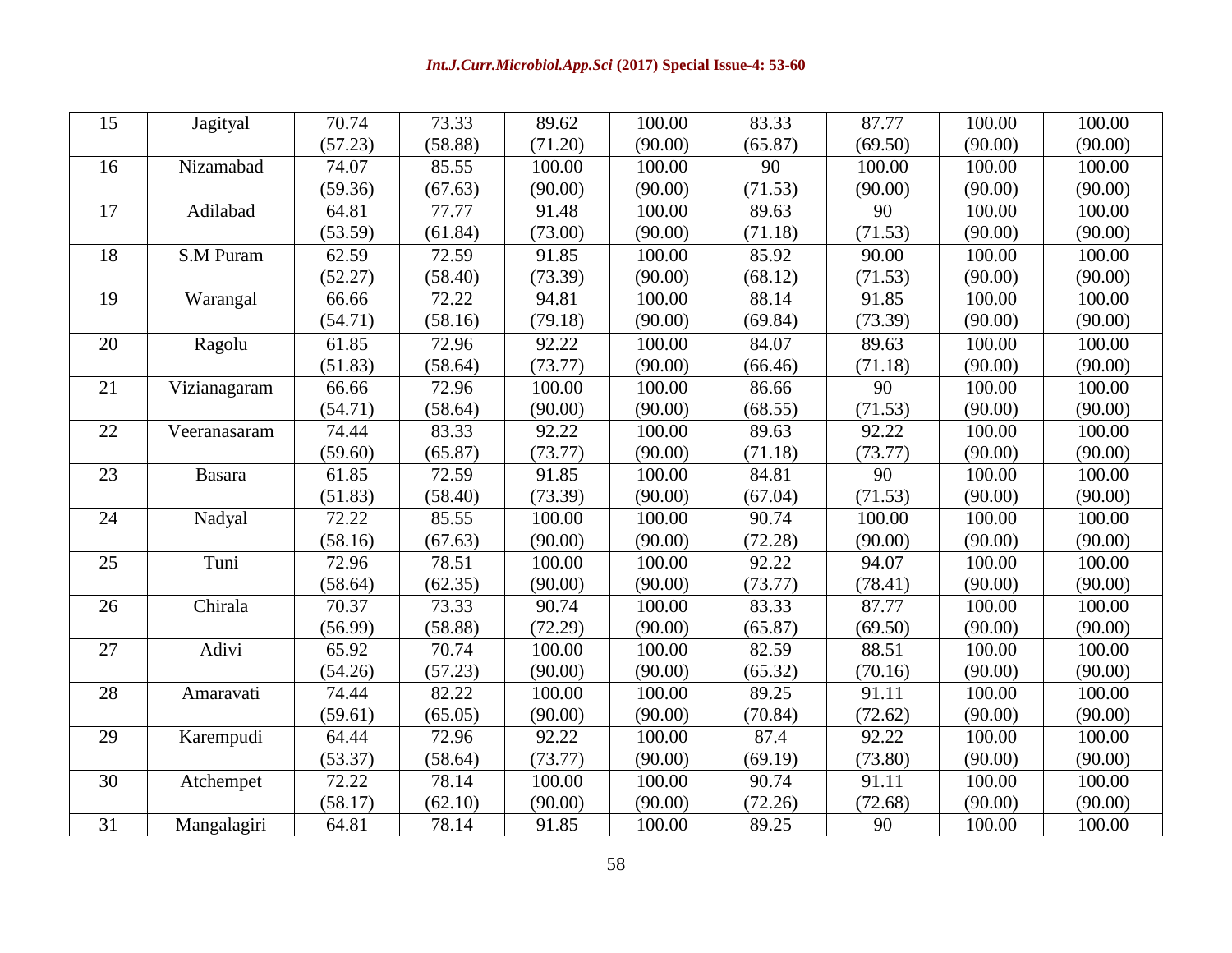|    |            | (53.59) | (62.10) | (73.39) | (90.00) | (70.84) | (71.53) | (90.00) | (90.00) |
|----|------------|---------|---------|---------|---------|---------|---------|---------|---------|
| 32 | Aleru      | 72.96   | 85.92   | 100.00  | 100.00  | 90.74   | 100.00  | 100.00  | 100.00  |
|    |            | (58.64) | (67.93) | (90.00) | (90.00) | (72.28) | (90.00) | (90.00) | (90.00) |
| 33 | Aswaraopet | 66.66   | 79.26   | 100.00  | 100.00  | 88.51   | 90      | 100.00  | 100.00  |
|    |            | (54.71) | (62.88) | (90.00) | (90.00) | (70.16) | (71.53) | (90.00) | (90.00) |
| 34 | Madhira    | 72.22   | 85.55   | 92.22   | 100.00  | 90.74   | 92.22   | 100.00  | 100.00  |
|    |            | (58.16) | (67.63) | (73.77) | (90.00) | (72.26) | (73.77) | (90.00) | (90.00) |
| 35 | Gopavaram  | 67.03   | 79.62   | 91.11   | 100.00  | 90.37   | 91.85   | 100.00  | 100.00  |
|    |            | (54.93) | (63.14) | (72.62) | (90.00) | (71.89) | (73.39) | (90.00) | (90.00) |
| 36 | Poduru     | 73.7    | 80.37   | 92.22   | 100.00  | 88.88   | 92.22   | 100.00  | 100.00  |
|    |            | (59.12) | (63.68) | (73.77) | (90.00) | (70.49) | (73.77) | (90.00) | (90.00) |
| 37 | Muttukuru  | 66.66   | 72.59   | 100.00  | 100.00  | 86.29   | 89.63   | 100.00  | 100.00  |
|    |            | (54.71) | (58.40) | (90.00) | (90.00) | (68.24) | (71.18) | (90.00) | (90.00) |
| 38 | Penubarti  | 71.85   | 83.33   | 100.00  | 100.00  | 88.14   | 90.37   | 100.00  | 100.00  |
|    |            | (57.93) | (65.87) | (90.00) | (90.00) | (69.84) | (71.89) | (90.00) | (90.00) |
| 39 | Tandur     | 66.66   | 80.37   | 90.74   | 100.00  | 90      | 91.85   | 100.00  | 100.00  |
|    |            | (54.71) | (63.68) | (72.26) | (90.00) | (71.53) | (73.39) | (90.00) | (90.00) |
| 40 | Palakollu  | 72.96   | 80.37   | 91.85   | 100.00  | 89.25   | 92.22   | 100.00  | 100.00  |
|    |            | (58.64) | (63.68) | (73.39) | (90.00) | (70.84) | (73.77) | (90.00) | (90.00) |

|          | Standard error (d) | <b>Standard error (m)</b> | CD   |
|----------|--------------------|---------------------------|------|
| A        | 0.06               | 0.04                      | 0.12 |
| B        | 0.09               | 0.06                      | 0.17 |
| $\Gamma$ | 0.28               | 0.20                      | 0.56 |
| $A^*B$   | 0.12               | 0.09                      | 0.25 |
| $A*C$    | 0.40               | 0.28                      | 0.79 |
| $B*C$    | 0.57               | 0.40                      | 1.12 |
| $A*B*C$  | 0.81               | 0.57                      | .59  |